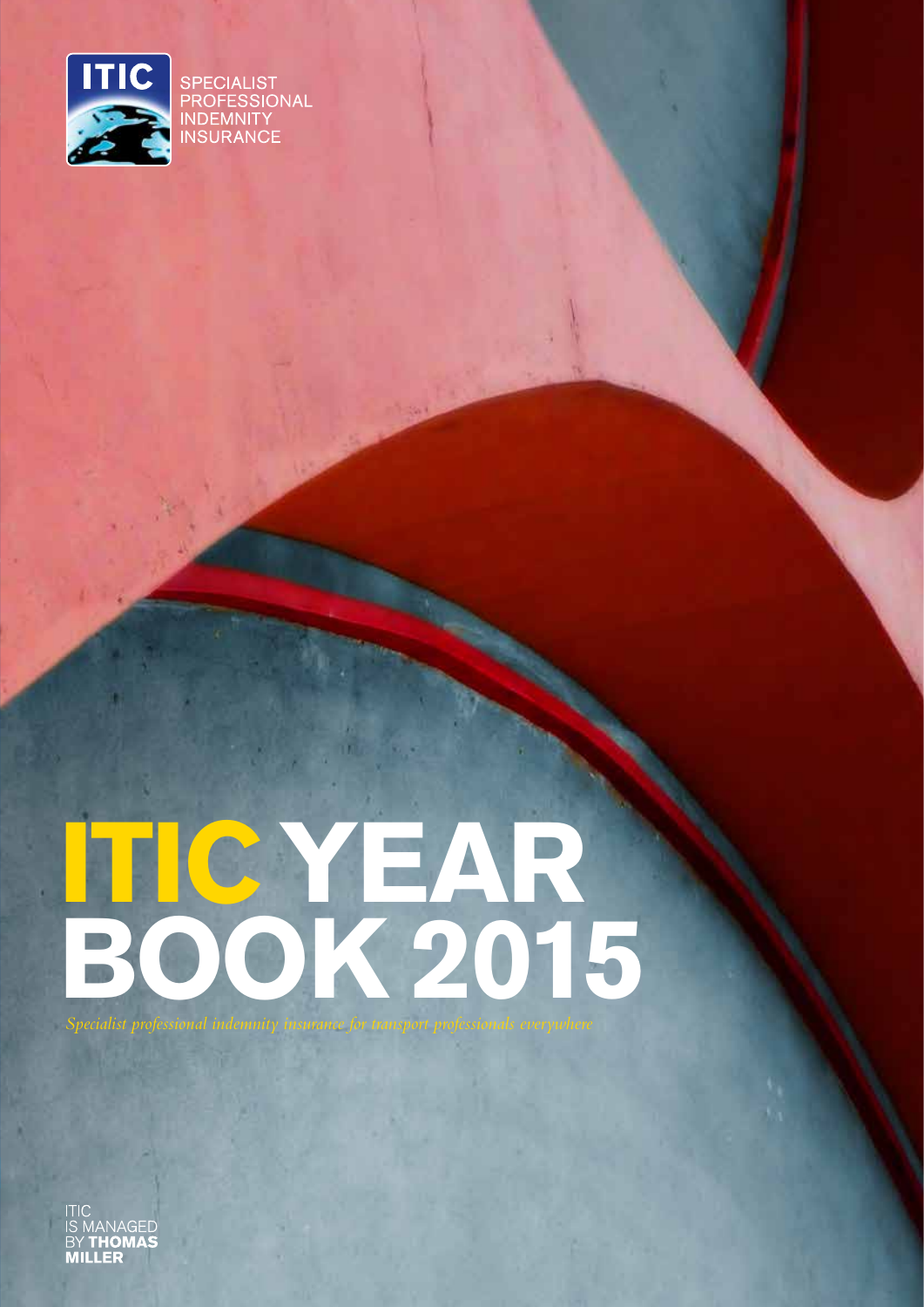# ITIC FACTS AND FIGURES AT A GLANCE

## **Gross premium**



| Year to 31/05/2015 - \$52,300 million |
|---------------------------------------|
|                                       |
| Year to 31/05/2014 - \$50,900 million |
|                                       |
| Year to 31/05/2013 - \$50,100 million |

**Security rating** BACKED BY **AT LEAST**  $R/$ 

**SECURITY** 



## **Worldwide insurance cover**

ITIC is able to provide professional indemnity insurance, without restrictions, worldwide. An ITIC Account Executive is responsible for each country and will be your first point of contact. The ITIC team speak French, German, Spanish, Italian and Japanese.



Members over the last 20 years

# **Disbursements & commissions** \$165m

of disbursements and commissions collected for Members since 1992



# **Annual premium** \$1,500 **from or more** \$1m

# **If the transport industry needs your services, then you need the services of ITIC**

International Transport Intermediaries Management Co Ltd is the Appointed Representative of International Transport Intermediaries Club Ltd which is Authorised by the Prudential Regulation Authority and Regulated by the Financial Conduct Authority and Prudential Regulation Authority. International Transport Intermediaries Club Ltd (Registration number: 2725312) and International Transport Intermediaries Management Co Ltd (Registration number: 2670020) are registered in England.

## **Members**

# **2,200**

ITIC offers a unique professional indemnity policy to a wide range of companies based in the transport industry, either directly, or through an insurance broker.





**Marine**





**Specialist consultants**



**Specialist designers**

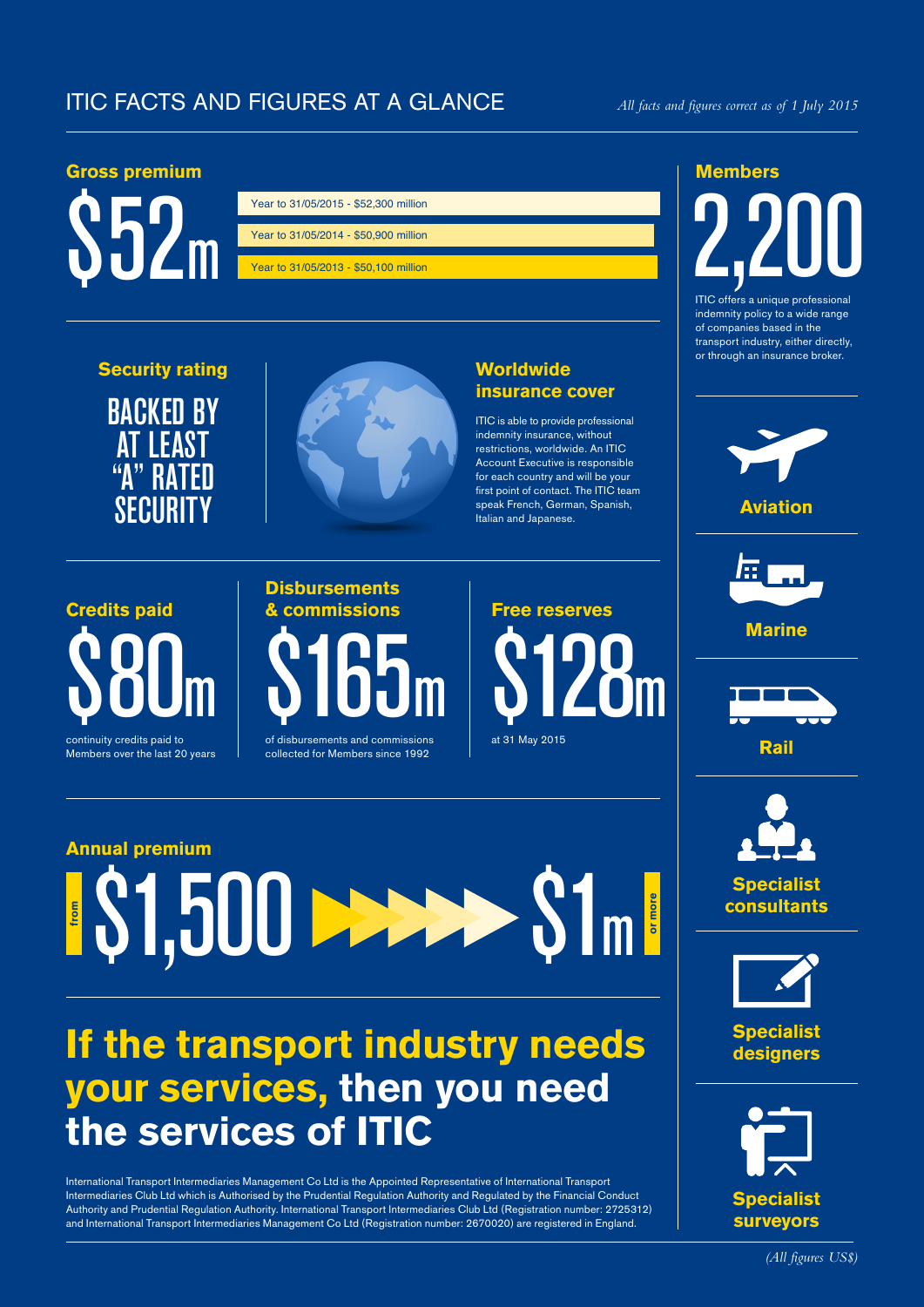# STATEMEN



# $\text{CHAIRMAN'S}$   $\parallel$  The number of new members joining ITIC increased by 15%

The good news to report on the last financial year of 2014/15 is the continued improvement in the level of claims. The investment return of 4.5%, whilst lower than last year which was 9.0%, is still an excellent return in fluctuating investment markets. The combined ITIC and TIMIA clubs made a surplus of US\$15.8m due to a combination of a good investment return and an improvement in the historical claims figures.

ITIC continues to return premium to its members via the continuity credit at renewal. Your Board considers the payment of such credits to be a very important benefit of being insured by a mutual insurer. The amount of credit paid in 2013/14 was US\$3.3m and the level of credit that will be paid out in 2014/15 will be just under US\$6.0m. Since the continuity credit payments began 20 years ago, I am pleased to report that more than US\$81m has been returned to you, the members.

The improved claim and investment returns allowed the Board, at its meeting in March 2015, to increase the level of continuity credit for one year policies from 7.5% to 12.5% and to increase the level of credit on two year policies from 12.5% to 17.5%; this applies to all renewals from 1st June 2015 onwards and will increase the amount of credit paid in 2015/16 to US\$6.5m.

As ITIC has grown, more of each claim is now being retained before the reinsurers become involved. ITIC now retains the risk for all claims up to US\$1.0m and also retains two claims of US\$1.0m each (so a maximum of US\$2.0m) excess of the primary US\$1.0m. That structure has proved both beneficial to the reinsurance underwriters as they have seen the number of claims reported to them reduce and to ITIC which has saved on reinsurance premium.

ITIC has increased its premium income in 2014/15 through a combination of new members joining and existing members buying the wider insurances offered by ITIC, such as Directors' & Officers' liability, loss of commission and cash in transit insurances. ITIC will be offering a Cyber Liability insurance extension before the end of 2015.

The number of new members joining ITIC increased by 15% between 1st June 2014 and 31st May 2015. This is the highest number of new members for over 12 years.

ITIC continues to retain approximately 95% of its Members at renewal each year, which is a very high retention rate.

It is important for ITIC to maintain its level of free reserves and I am pleased to advise that the reserves of the combined ITIC and TIMIA clubs have increased from US\$111.8m at 31st May 2014 to US\$127.7m as at 31st May 2015. This is a significant increase but, as I mentioned last year, Solvency II, the new regulatory regime with which all insurers within the EU will have to comply by 1st January 2016, will have an impact on the future capital requirements of the business.

The investment returns for 2014/15 of 4.5% helped fund the increased levels of continuity credit agreed by your Board for 2014/15. The clubs' (ITIC and its reinsurer TIMIA) reserves are invested in a wide portfolio of assets designed to match any currency exposure that ITIC may have to existing claims (which are mostly in US dollars), whilst also balancing the ability to yield a return based on an acceptable level of risk.

In common with previous years, the Board has decided to close the 2013/14 policy year, meaning that no additional premium can be requested from members for this or any earlier year. The only full year that remains open is 2014/15. ITIC has never requested additional premium for any policy year and your Board, at their next meeting in September 2015, will be considering whether to recommend to the membership that ITIC become a fixed premium mutual. This would give you the benefits of being a member of a mutual without any exposure (no matter how remote) to a request for supplementary premium. The ultimate decision on this issue will lie with you, the members, as this would need to be approved at an EGM.

Three years ago, ITIC conducted a qualitative member and broker survey. The results were very positive from the relatively small number of businesses that were contacted. This year, ITIC will be conducting a wider quantitative survey of all members and brokers. It is important that as many of you as possible take part and provide your views. The results will be shared with you all early next year.

The accounts and financial highlights for the period from 1st June 2014 to 31st May 2015 will be available on the website before the AGM on 24th September 2015.

ITIC will continue to provide competitively priced professional indemnity insurance (and related insurance covers) with loss prevention advice to businesses servicing the marine, aviation, rail and general transport industry through a mutual insurance company supported by at least "A" rated security from its external reinsurers. Strong reserves will be maintained and quality service and sound risk management provided by its highly competent staff.

**Peter French**  Chairman, International Transport Intermediaries Club Ltd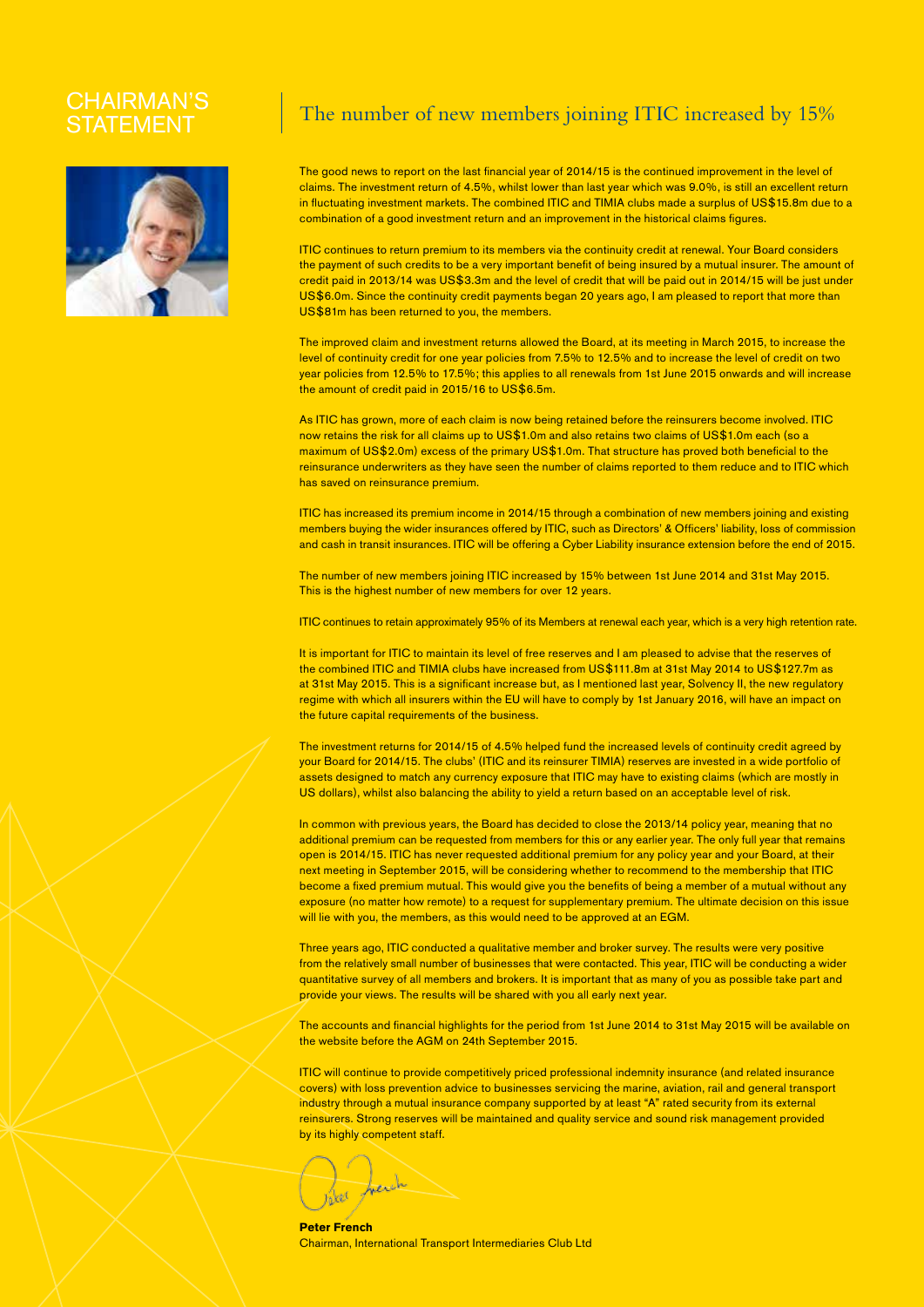

# ON THE ROAD WITH ITIC

# Loss prevention seminars in Morocco, Cyprus, Dubai, Dublin, Bremen and Hamburg

One of the many roles of an ITIC executive is to get out and about, to see members, attend conferences, provide seminars and more recently to become involved in some of the charity causes we come across.

The conferences attended have included ECASBA in Antwerp, FONASBA in Gothenburg and the Steadfast Conference in Adelaide, which is the largest meeting of insurance brokers in Australia.

This year, the team have provided loss prevention seminars in Morocco, Cyprus, Dubai, Dublin, Bremen and Hamburg. Some of these presentations have been in conjunction with the local ship agents' or ship brokers' associations. If you would be interested in an ITIC seminar, please let us know.

If you haven't managed to attend an ITIC loss prevention seminar there are three available on ITIC's website, which you can access at anytime that is convenient to you. The subjects covered are bills of lading, letters of undertaking and confidentiality agreements. We are hoping to add more of these valuable tools for you in the next year.

The OSCAR dragon boat race in aid of the Great Ormond Street children's charity was a huge success. There were 24 crews racing against one another on a lovely warm sunny September evening. The ITIC crew performed well in terms of racing and raising money for the charity. Thank you to all of you who sponsored this event.

ITIC's Duncan Mann and Tom Irving were more daring in their support for the Sailor's Society charity, as they took part in an abseil down one of the taller buildings in the City of London. ITIC has also sponsored an oar in the Mission to Seafarers row around Singapore and the FONASBA Young Agent and Broker award.

It has been three years since ITIC conducted its last Member and broker survey. The last one was qualitative and so only sampled 25 Members and 10 insurance brokers. The survey that will be undertaken this year will be quantitative, meaning that we will be asking all members and brokers for their views on several aspects of ITIC. It is important that as many of you provide your opinions to help us to improve the cover and services that ITIC offers.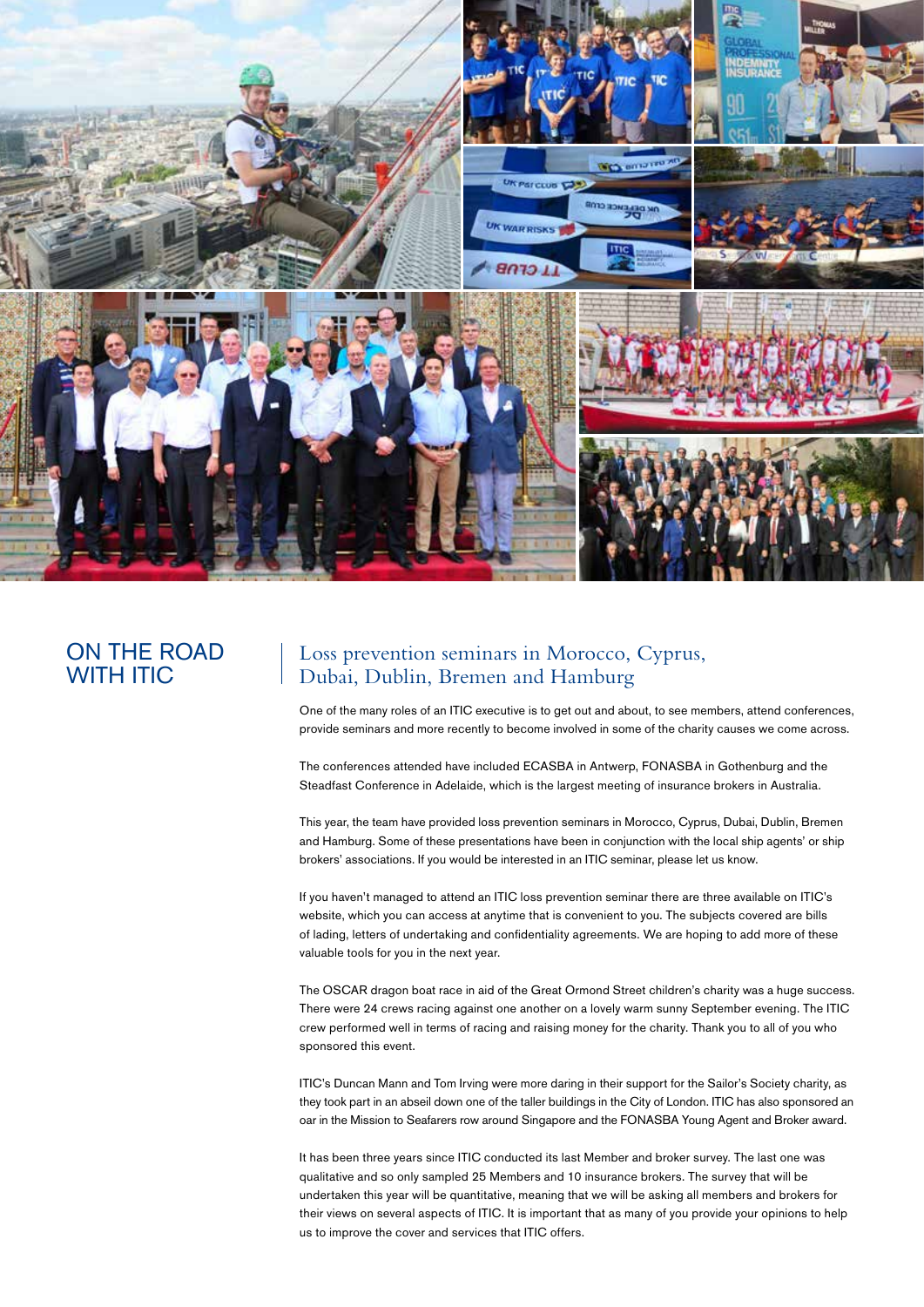## We are now seeing a variety of transport professionals as members, **NEW BUSINESS** We are now seeing a variety of transport professionals a particularly from the offshore, rail and aviation industries

The 2014 ITIC underwriting year has been extremely positive. More new premium income has been gained this year than in any of the previous ten years. Over 80% of this year's new business to ITIC came through insurance brokers. We are grateful to all insurance brokers across both the wider marine and professional indemnity risks broking sectors who continue to promote ITIC to their clients as the specialist insurer of marine and transport industry professionals.

In addition to the increase in new premium, many current members have looked to widen the cover that they have with ITIC. Over US\$2.5m of Director's and Officers' liability insurance, loss of commission, debt collection and cash in transit insurances was purchased.

As discussed in the Year Book 2014 the variety of professionals that can now be insured by ITIC has been widened over the last ten years. Whilst retaining a strong position in the marine sector, we are now seeing a variety of transport businesses as members, particularly from the offshore, rail and aviation industries.

**If you would like further information on who can be insured by ITIC, or indeed our range of insurance products, please contact your insurance broker or underwriter.**

# We are quite rightly proud that 95% of ITIC members RENEWALS we are quite rightly proud that 95% of FITC members<br>continue to renew their insurance with ITIC each year

The key factor for most members at renewal this year has been the increase in the continuity credit. These continuity credits have been offered by ITIC for 20 years and vary from year to year depending on ITIC's financial performance. As you will have seen in the Chairman's statement in this publication, the improvement in the claims and investment returns this year have led to a credit of 12.5% for members renewing for one year (an increase from 7.5%) and 17.5% for members renewing for two years (an increase from 12.5%).

We are quite rightly proud that 95% of ITIC members continue to renew their insurance with ITIC each year, as well as the fact that 65% of ITIC's members choose to renew on a two year basis. Thank you to all ITIC members and their insurance brokers for your ongoing support of ITIC in 2015.

# **CLAIMS COMMENTARY**

# The need to interpret and comply with a range of environmental regulations is a growing feature of transportation businesses

The claims environment remains favourable. The number of reported claims has fallen slightly for the third year in a row. A reduction has been seen in the number of both indemnity claims and debt collections handled by ITIC.

It is four years since the English Supreme Court held that expert witnesses involved in legal proceedings no longer enjoyed protection from liability for negligence. The last year saw the first claim against a member acting as an expert witness settled by ITIC. The need to interpret and comply with a range of environmental regulations is a growing feature of transportation businesses. One of the notable claims of the last 12 months involved the correct application of EU sulphur regulations. A common problem for members that provide design services is finding themselves included in disputes when the real cause of the problem lies with the manufacturing process. The legal and technical costs of defending the designer's interests can be high - even if the designer is ultimately exonerated. Recent claims of this nature have involved projects involving yacht masts and switches used in a railway signalling system. Details of these and other claims handled by ITIC can be found in Claims Review 33 available on the website www.itic-insure.com.

An issue that has continued this year is attempts to defraud members and their clients. In April 2014 ITIC issued a circular warning members of a scam which has resulted in pre-funded port costs being diverted to a fake bank account. During the last 12 months fraudsters widened their targets within the marine industry. Recent cases have included the theft of "cash to master" funds being sent to agents, payments made by a ship manager to a parts supplier and freight paid to ship agents. In the last year ITIC has issued three further circulars on fraud, copies of which can be found at www.itic-insure.com.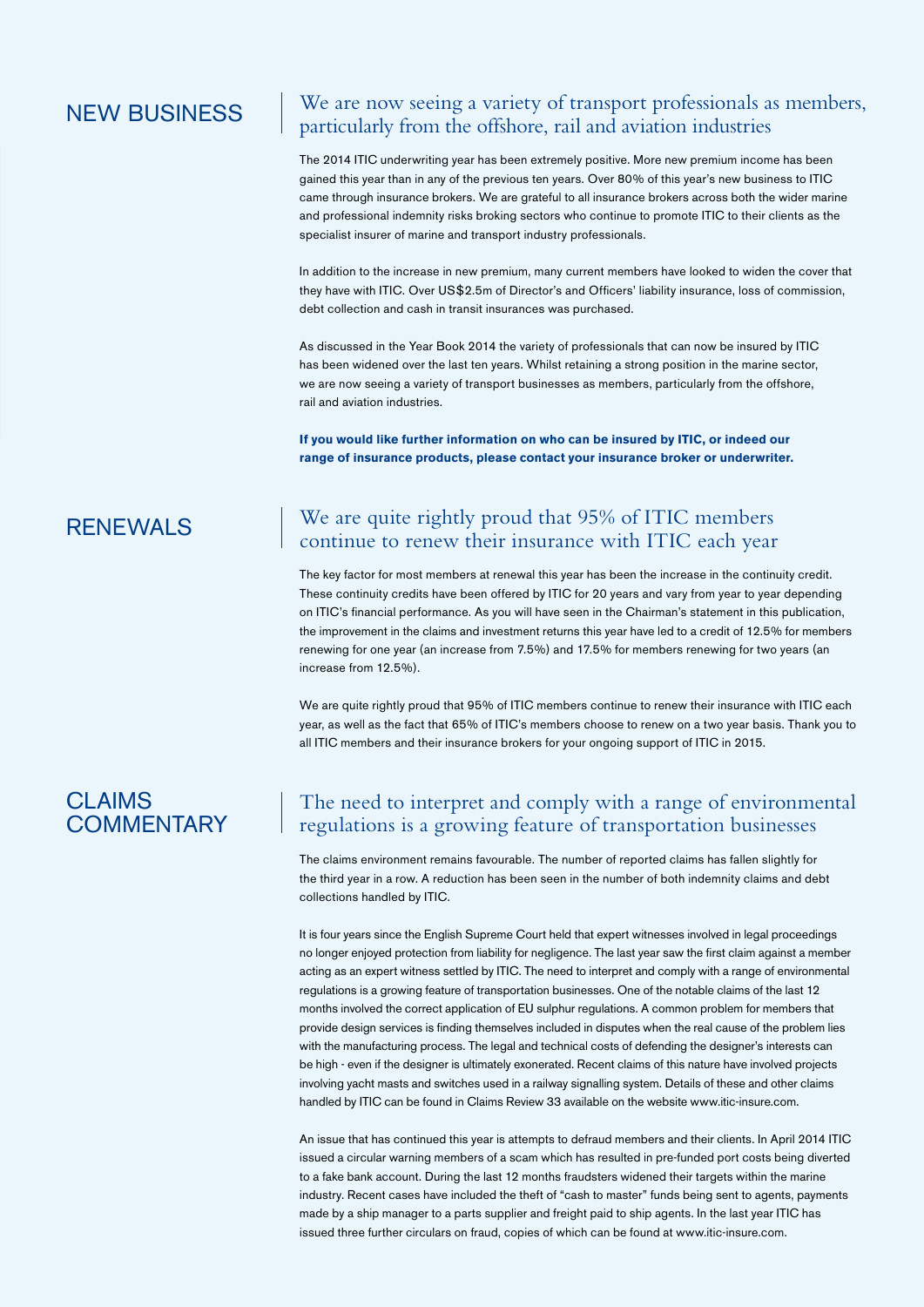**The 2014 ITIC underwriting year has been extremely positive. More new premium income has been gained this year than in any of the previous ten years.**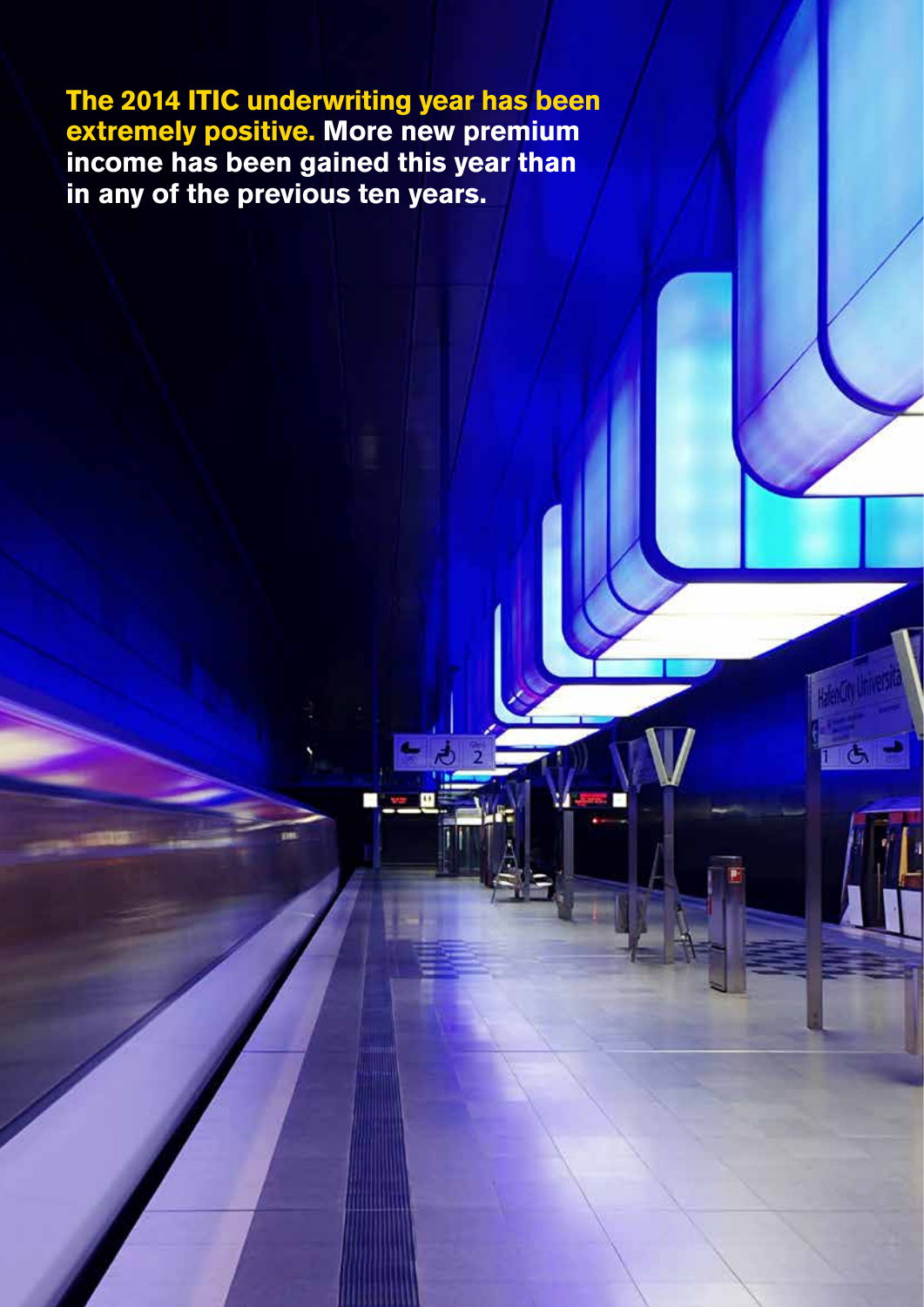# FINANCES \$128 million free reserves

| All figures in US\$000s                                                                                                         | <b>Year Ending</b><br>31/05/15 | <b>Year Ending</b><br>31/05/14 |
|---------------------------------------------------------------------------------------------------------------------------------|--------------------------------|--------------------------------|
| <b>Gross premiums written</b>                                                                                                   | 52,259                         | 50,899                         |
| Continuity credit                                                                                                               | (4,907)                        | (2,974)                        |
| Reinsurance premiums (excess loss)                                                                                              | (6, 143)                       | (5, 843)                       |
| Claims incurred less excess loss<br>reinsurance recoveries                                                                      | (15, 862)                      | (17,730)                       |
| Operating expenses                                                                                                              | (16,924)                       | (17, 828)                      |
| Surplus for the year before investment result<br>and exchange losses / gains                                                    | 8,423                          | 6,524                          |
|                                                                                                                                 |                                |                                |
| Investment result (realised and unrealised)                                                                                     | 11,258                         | 12,697                         |
| Taxation                                                                                                                        | (214)                          | (388)                          |
| Exchange (losses) / gains                                                                                                       | (3,584)                        | 1,666                          |
| Surplus / (deficit) for the year                                                                                                | 15,883                         | 20,499                         |
|                                                                                                                                 |                                |                                |
| Free reserves brought forward at 1st June                                                                                       | 111,870                        | 91,371                         |
| Free reserves carried forward at 31st May                                                                                       | 127,753                        | 111,870                        |
|                                                                                                                                 |                                |                                |
| <b>Free reserves:</b>                                                                                                           |                                |                                |
| Funds available for outstanding claims and<br>claims incurred but not enough reserved                                           | 194,035                        | 174,090                        |
| Less: Estimate of outstanding claims net of<br>reinsurance recoveries (including known and<br>incurred but not enough reserved) | (66, 282)                      | (62, 220)                      |
| Free reserves carried forward at 31st May                                                                                       | 127,753                        | 111,870                        |